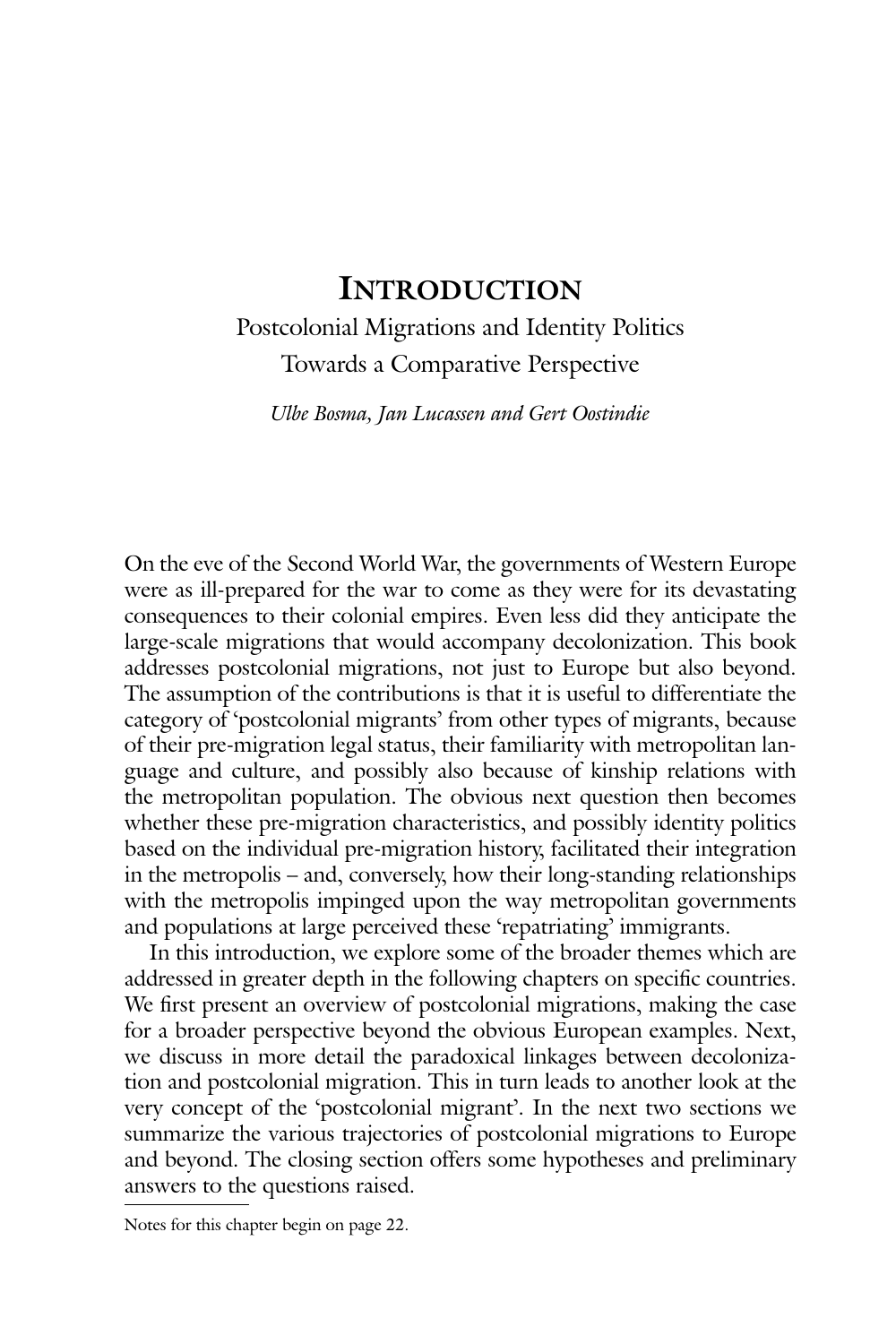### **Postcolonial Migrations: An Overview**

In the wake of the dissolution of the European empires following the Second World War, large flows of migrants reached the former metropolitan countries. These movements were momentous and dramatic, but also limited in time (mainly the first decades after the war) and place (Europe and its former colonies). These migrations are well documented, to the point that they have obscured a wider, indeed global, phenomenon. Colonial powers were not exclusively European, neither were massive migrations after the collapse of empires unique to the period after 1945. In Europe, the end of the Ottoman and Austro-Hungarian empires, the devastation of the German Reich after 1945 and the implosion of the Soviet Union (the successor to the Tsarist Empire) caused massive movements of populations. Postcolonial migrations were not limited to European colonial powers, as shown by the post-1945 repatriation of Japanese from Manchuria and Korea. In a totally different political context, the massive displacement of people as a result of the partition of the former British Raj into India and Pakistan in 1947 is also a postcolonial migratory movement.

To complicate matters, if these postcolonial movements of people were indeed prompted by political change, the line between postcolonial migration and labour or 'welfare' immigration is not easy to draw. Even long after decolonization had been concluded, and in spite of restrictive policies, the United Kingdom and France in particular continued to attract large numbers of migrants from their former colonies. From yet another perspective, in some exceptional, mainly Caribbean, cases decolonization was not accomplished by a transfer of sovereignty but rather by some model of further integration with the metropolis. This is the case with the French overseas departments, the Netherlands Antilles and a few remaining British overseas territories, but equally with the former American colonies of Puerto Rico and the U.S. Virgin Islands. In all of these cases, the continuation of constitutional bonds would prove a stimulus for migration to the metropolis. Again, it is difficult to differentiate between 'postcolonial' and labour migration in these instances. In the American case, the picture becomes even more blurred should we conceive as somehow 'postcolonial' the massive migration from the informal former empire – from Cuba through the rest of Latin America to the Philippines.

In short, European postcolonial immigration is part of a larger history; the large influx of postcolonial immigrants was not unique to Europe and there is no clear-cut definition of the postcolonial migrant. In the pioneering study *Europe's Invisible Migrants*, the editor Andrea L. Smith calculated that between 1945 and 1990, Western and Southern Europe received some five to seven million immigrants from (former) overseas territories.<sup>1</sup>

Yet as Nicole Cohen writes in this book, the number of post-imperial Japanese immigrants 'coming home' after 1945 amounted to a staggering 6.5 million as well. In his discussion of Puerto Rican migration to the United States, Jorge Duany makes the point that the present number of migrants from this Caribbean-associated territory is now some four million, but that this number easily doubles if we include migrants from the communities originating in the former protectorate of Cuba and the pre-war colony of the Philippines. By the mid-1990s, the break-up of the Soviet Union had resulted in some nine million refugees in its former constituent states.<sup>2</sup> As Allison Blakely demonstrates in this book, the migratory consequences of this imperial collapse have continued apace ever since.

These migrations had immediate demographic consequences for the receiving countries. The dissolution of the Soviet Union led to massive migration movements, and the Japanese population had increased by 7.5 per cent in the wake of its retreat from Asia. Less dramatic but still important in terms of demography were the emigrations to France, Great Britain and the Netherlands, with population increases of between 3 and 4 per cent, whereas the figures for Western Germany and Portugal would be respectively 8.1 and 7.5 per cent (see table I.1). At present, first or second generation postcolonial migrants make up 7 to 8 per cent of the total British and French populations. With 10 per cent, the European proportion is highest in Portugal, whereas the figure is relatively low in the Netherlands, at just over 6 per cent. The overwhelming majority of migrants from the non-industrial South originated from the former colonies. The major exception to this rule is the Netherlands, where there was remarkably little overlap between postcolonial immigration streams and labour recruitment.

With the notable exception of the United States and to a lesser degree France, none of these societies had seriously considered themselves to be countries of immigration. After the Second World War the Western European colonizing states, Japan and Russia, changed almost overnight from highly expansionist nations to societies confined within their own borders attracting large groups of immigrants. This applies equally to Germany, whose role as a European colonizing state is often forgotten. Of course the German state was forced to cede its overseas possessions after its defeat in the First World War, but this transition did not result in significant postcolonial migration to Germany. The shrinking of its territory (*Ausgrenzung*) and the eventual defeat of the Nazi regime, however, brought about a massive 'repatriation' of Germans and *Volksdeutsche* – descendants of Germans who, often centuries ago, had settled in the Balkans and Russia. In a long, drawn-out process starting in the late eighteenth century,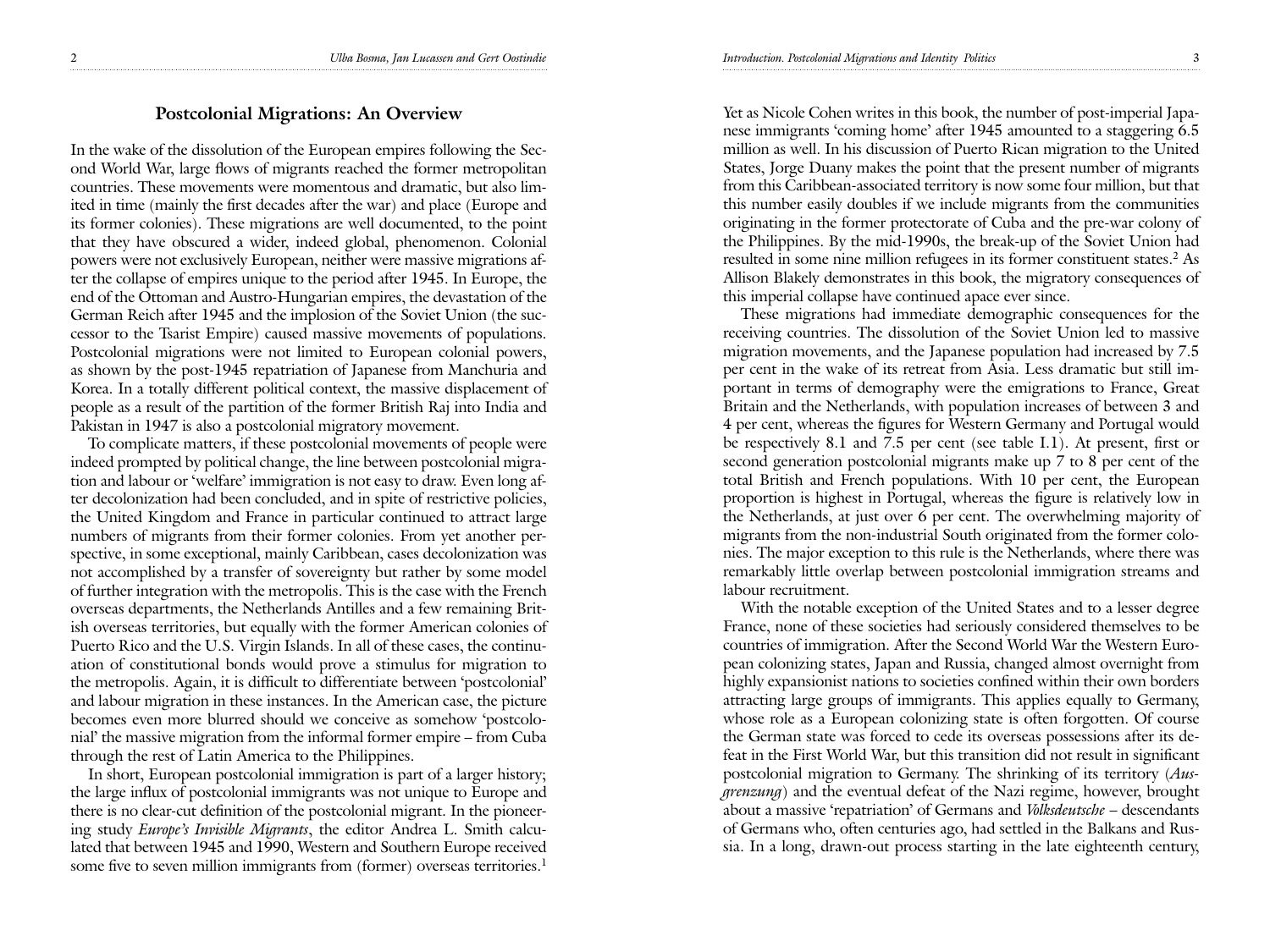the Turkish Empire experienced similar immigration waves as a consequence of its retreat from the Balkans.

It took quite some time before scholars started thinking of these postcolonial migrations, and the related immigration and integration experiences, as a distinct category of migration. The past decades have seen an avalanche of studies on virtually all dimensions of migration, focusing on the migrants themselves, on integration and identification, on political opportunity structures and identity politics, on transnationalism and so on.3 Of course, much of this work has focused on postcolonial migrations, particularly to Europe. However, we believe that to date, a systematic comparison of postcolonial migrations worldwide has been lacking.

We are aware that our usage of the concept 'postcolonial' may elicit questions and opposition. The field of what has become known as 'postcolonial studies' is dominated by discourses on the relationships of power in many fields (economic, political, discursive) between formerly colonized peoples and metropolitan power. In this paradigm, the term 'postcolonial migrants' would be reserved for subaltern migrants from the (former) colonies, rather than for returning settlers and colonial elites. As will become evident from the rest of our introduction and indeed from all following chapters, the present usage of 'postcolonial' is broader both in its application to a wider set of migrants and in our rejection of the theoretical underpinnings of this one particular interpretation of colonial and postcolonial history.

The essays in this book aim to provide historical body and substance to debates on (postcolonial) immigration in the core group of European countries – Great Britain, France, Portugal and the Netherlands – in a comparative framework. These contributions address in a systematic way for individual countries, the themes of migration, citizenship, metropolitan opportunity structures and postcolonial migrants' identity politics. As such, they provide state of the art overviews on each of these national experiences. Taken together, these studies provide a rare comparative perspective on areas of the post-war world with entirely different immigration regimes. We feel the comparison of these individual cases, including the emergence and reception of postcolonial identity politics, will help us address the crucial, wider question of how societies deal with contemporary social inequality and ethnic and religious differences, and with the place of their own colonial history in their understanding of the nation and national identity.

4 *Ulba Bosma, Jan Lucassen and Gert Oostindie Introduction. Postcolonial Migrations and Identity Politics* 5

| $Country*$             | Postcolonial<br>immigrants<br>(millions) |     | Population (millions) Postcolonial immigrants'<br>proportion |
|------------------------|------------------------------------------|-----|--------------------------------------------------------------|
| Turkey (1930)          |                                          | 14  | >10                                                          |
| West-Germany (1980)    | 5                                        | 62  | 8.1                                                          |
| Japan (1950)           | 6.250                                    | 83  | 7.5                                                          |
| Portugal (1980)        | 0.650                                    | 10  | 6.5                                                          |
| Russia (2000)          | 6                                        | 143 | 4.2                                                          |
| The Netherlands (1980) | 0.550                                    | 14  | 3.9                                                          |
| France (1970)          | 2                                        | 51  | 3.9                                                          |
| U.K. (1970)            | 2                                        | 56  | 3.6                                                          |
| United States (2000)   | 4.350                                    | 298 | 1.4                                                          |
| Belgium $(2000)$       | 0.125                                    | 10  | 1.2                                                          |
| Italy $(2000)$         | 0.550                                    | 58  | 0.9                                                          |
| Spain (2000)           | 0.180                                    | 43  | 0.4                                                          |

**Table I.1. Postcolonial immigrants and their proportion of the population of the receiving country for the first generation, related to the date of their arrival** 

Figures derived from Smith, *Invisible Migrants*, p. 32, with the following additions: Spain excluding recent flows from Latin America; Germany and Turkey see further on in the Introduction; Russia based on Perevedentsev, 'Migratsiia naseleniia', http:// www.gks.ru/bgd/regl/B08\_12/Main.htm,4 and estimates Gijs Kessler, IISH; Japan, see Nicole Cohen, this book; U.S.A., see Jorge Duany, this book (excluding migrants from Cuba and the Philippines, which would bring the total to 8.4 million).

\*Reference years pertain to the period in which the great majority of first-generation postcolonial migrants had settled. Absolute figures given for the number of postcolonial migrants are rough estimates; the same therefore applies to the suggested proportional share.

## **Decolonization and Postcolonial Immigration**

The different decolonization processes produced two, opposing outcomes with crucial implications for migration dynamics. The classical, most frequent and indeed intuitively logical outcome was the transfer of sovereignty, as in the cases of India/Pakistan, Indonesia, Algeria, Angola, and so on. Such constitutional changes were sometimes accomplished after serious armed struggles, sometimes after protracted negotiations, and often following a combination of both. In many cases the prospect of independence caused mass migrations to the metropolis from those segments of society whose fate was directly tied to the colonial structure: European settlers, Eurasian and Eurafrican middle classes, colonial soldiers and the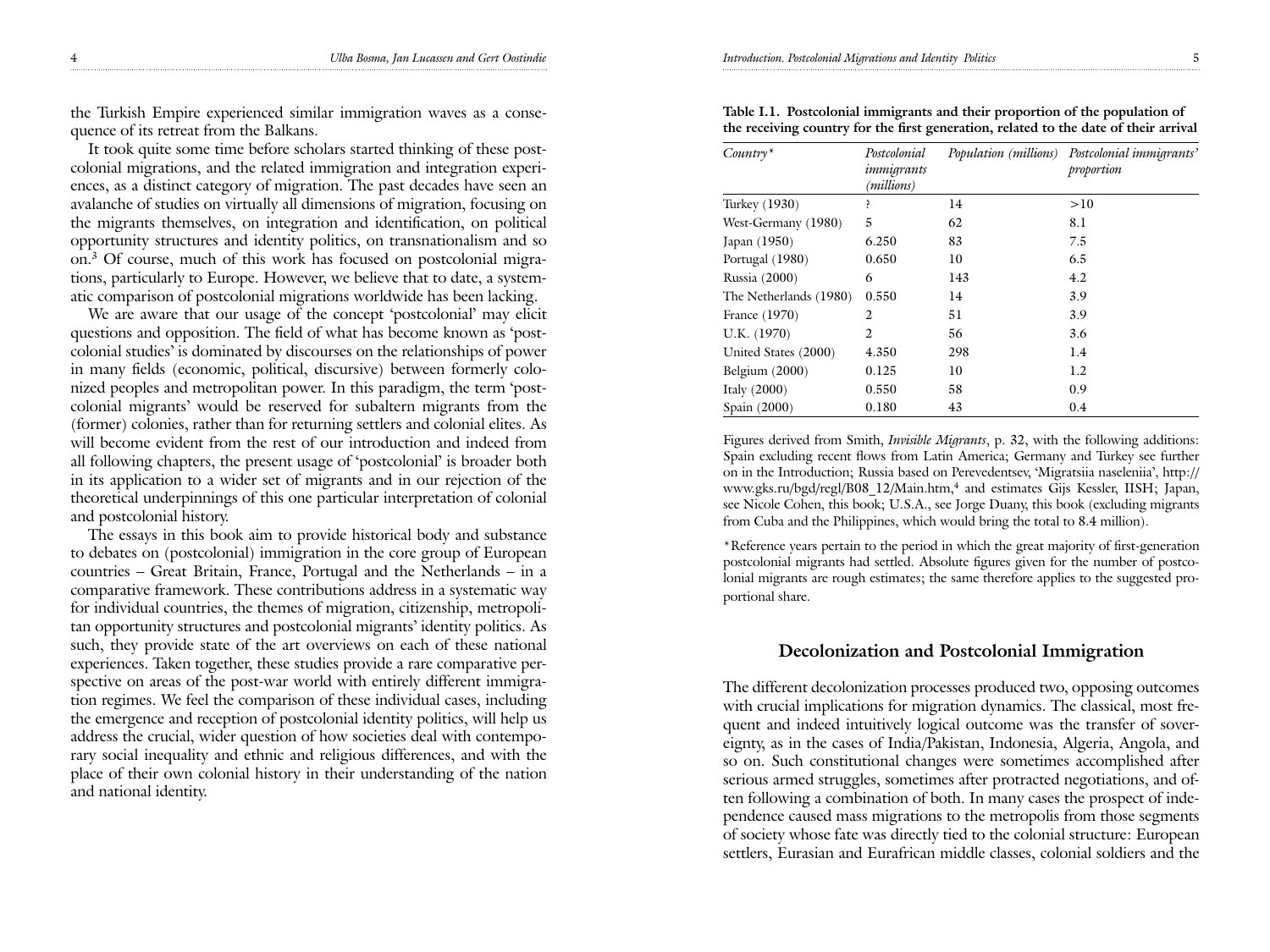like. In some other cases, especially in the Caribbean, independence was relatively easily negotiated with an encouraging metropolis that was no longer interested in the retention of its former empire. Unexpectedly, the transfer of sovereignty in these instances was preceded and/or accompanied by mass migration involving cross-sections of the former colonial populations, as citizens – much against the high hopes of the nationalists – voted with their feet against the new constitutional status. In none of these cases were the metropolitan governments and societies particularly enthusiastic about the mass immigrations. In all of these, the migrants exercised the still prevalent, or at least enforceable, rights of citizenship they would lose after the transfer of sovereignty.

The alternative outcome of the post-war decolonization process was some sort of neo-colonial arrangement, in most cases endorsing a degree of autonomy for the former colony, in some others full integration, but ultimately continuing a direct postcolonial constitutional relationship. This applied invariably to small entities, the 'confetti of empires' scattered around the globe but concentrated in the Caribbean. In this sub-region of the Americas, three European powers as well as the United States are still constitutionally present, partly or even mainly because the local populations have refused to accept independence. In all cases this mutual acceptance of a neo-colonial relationship implied affirming or bequeathing full citizenship rights to the inhabitants of the non-sovereign territories, and in most cases – until recently the U.K. was a glaring exception – these citizenship rights included the right of abode in the metropolis. In most instances, this right stimulated mass settlement in the metropolis and an atypical pattern of persistent circular migration.

Returning to the entire category of postcolonial migrants, we should make some crucial qualifications to the notion of full metropolitan citizenship rights. Included in this is distinguishing between citizenship rights and the right of repatriation. In most postcolonial metropolitan states, the latter is enshrined in the concept of 'repatriates' or 'returnees', *repatrianten* (Dutch), *retornados* (Portuguese), *repatrianty* (Russian) or *hikiagesha* (literally 'salvaged', Japanese). Most metropolitan countries were initially hesitant to endow such rights to postcolonial immigrants. Some withdrew these rights at some point with the objective of discouraging or curtailing immigration from the decolonizing territories, as did the United Kingdom in the early 1960s and Portugal just before the independence of its African colonies. In both cases a metropolitan ancestry was imposed as a condition for repatriation.In those cases where the transfer of sovereignty was accompanied by mass migration, there was legislation aimed at defining future arrivals from these former territories as migrants *tout court*, without specific entitlement to citizenship. Only where postwar decolonization took the form of a constitutional incorporation into a new postcolonial political structure did postcolonial citizenship include the right of abode in the metropolis.

Citizenship rights rooted in the colonial period, pre-migration socialization, command of the metropolitan language, educational, cultural and sometimes religious affinity – in short, what Gert Oostindie in his contribution concerning the Netherlands summarizes as 'the postcolonial bonus' – were usually of great help in the integration of postcolonial immigrants. In their early phases of settlement they were often assisted by metropolitan governments facilitating their access to housing, the labour market and welfare provision. This assistance, of course, was not meted out with the same intensity everywhere, with the emerging Western European welfare states providing the most extensive support, particularly after the 1960s.

Neither was state support evenly distributed to citizens of former metropolitan nations. In general, postcolonial immigrants closest to the colonial rulers benefited most, whereas those perceived as ethnically distinct and non-European had more problems acquiring full citizenship rights and were more likely to encounter discrimination. In most countries, in spite of a postcolonial bonus, substantial numbers ended up in disadvantaged parts of cities and overrepresented in the top rankings of all the wrong lists, whether for unemployment, housing or deviancy.

The record for intergenerational social upward mobility seems mixed, but just as for other immigrants there are firm indications, not of overall improvement but certainly of incremental success over the generations. Timing mattered a lot. Postcolonial immigrants arriving in Europe after three decades of unprecedented economic growth might have benefited from unhindered entrance and other full citizenship rights, but nevertheless found themselves competing with other 'guest labourers' in a postindustrial labour market. The children of the French Antilleans recruited in the 1960s for the expanding French labour market found that their competitive advantages crumbled a few decades later. In contrast to their traditional preferential status, these *négropolitains* were subsequently often seen as belonging to a diffuse category of black French, including the large numbers of later, often illegal, sub-Saharan African immigrants. In all, as with the Caribbean youth in Britain or the Netherlands, or with Puerto Ricans in the United States, pre-migration social and cultural capital is but one factor determining the chances for successful social integration of these immigrants, the host society's acceptance of them, and immigrant identification with society at large. The sharp rise in unemployment figures in Europe in the 1980s has washed away the 'bonus' of being a postcolonial immigrant.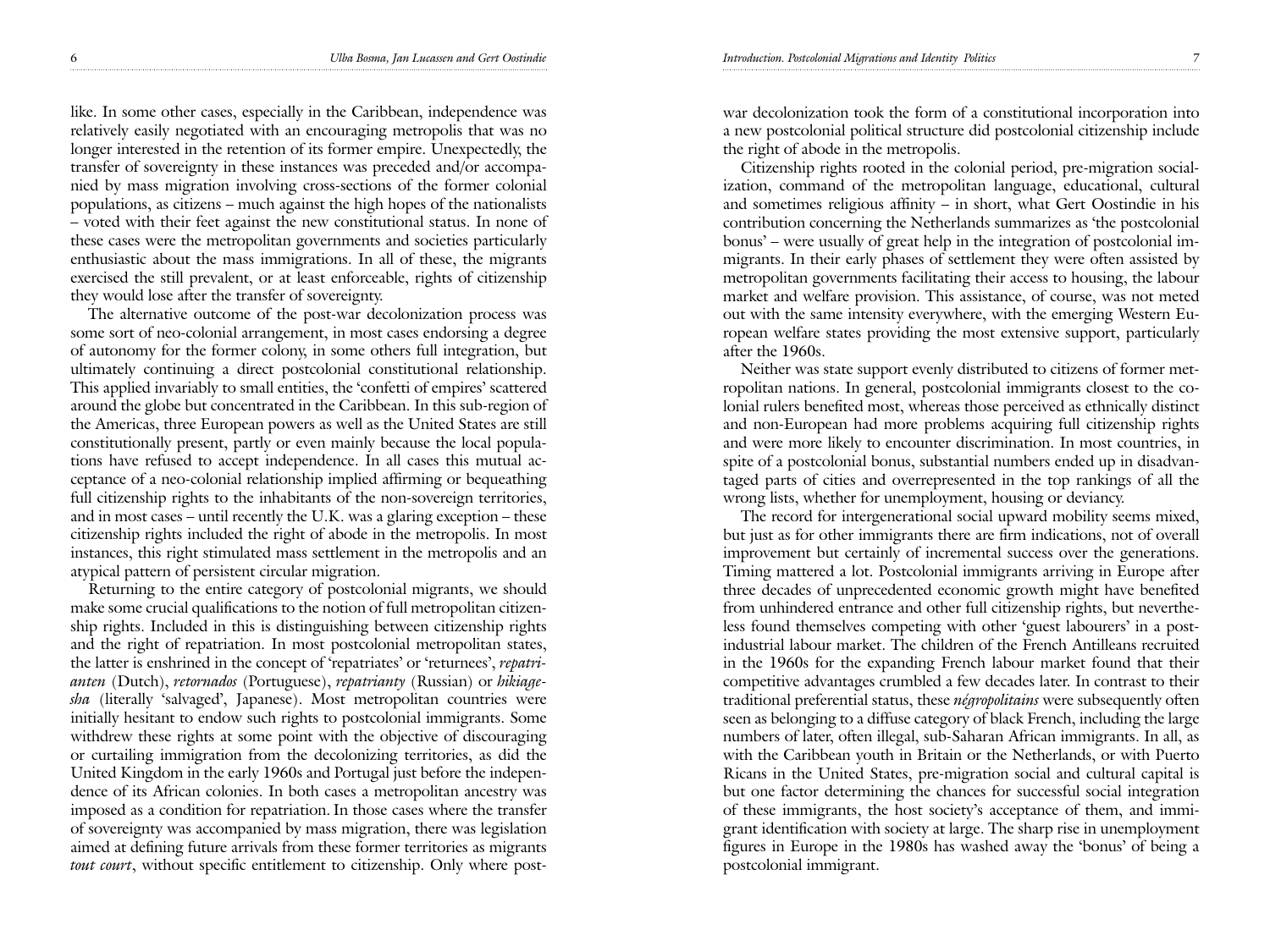In some cases, the argument of colonial linkages, and hence community rights and governmental responsibilities, helped to secure access from former colonies even if the immediate linkage had long been severed. In this regard, Margarida Marques details how this type of communitarian pressure to secure greater leniency in immigration policies benefited tens of thousands of Africans and Brazilians in Portugal. Even though the rights of abode for non-repatriates were formally curtailed after the collapse of the Luso-African Empire, many were still accepted. Likewise, almost two decades after the independence of Brazil, it still proved relatively easy for Brazilians to settle in Portugal – their command of the Portuguese language being a crucial postcolonial asset.

The belated Spanish experience of postcolonial immigration is another case in point. Most of the Spanish Empire had already collapsed by the early nineteenth century. Around 1900, Spain also lost Cuba, Puerto Rico and the Philippines, and was left with nothing but a few scattered settlements in Africa. While the later remnants of a long colonial history left Spain with a delicate postcolonial relationship with the Western Sahara, this linkage was of little importance in comparison to the strong bonds still existing with the Spanish-speaking Americas. Over the centuries, millions of Spaniards had migrated there, mostly for economic reasons but at times, as after the civil war of 1936–1939, also through political motivation. Conversely, political refugees escaped from Spanish American dictatorships from the 1960s through to the early 1980s, followed by substantial labour migration from all over the continent. As an outcome of bilateral agreements rooted in the rhetoric of a common *hispanidad*, it is much easier for Spanish American nationals to obtain Spanish citizenship than it is for immigrants from other non-EU countries. Indeed, in 2008, of the 2.3 million residents of Spain who were born in Latin America, 1.8 million did not hold Spanish citizenship.<sup>5</sup> In other words, while decolonization was a thing of the remote past and while these immigrants therefore do not qualify as postcolonial migrants in the strict sense, their presence in Europe is a direct consequence of colonial history – producing millions of Spanish-speaking, Catholic potential migrants who were clearly preferred in Spain over other migrants from the South.

In most cases, postcolonial migrations have been characterized by a near-exclusive orientation on the former metropolis. A partial exception here involves postcolonial migrants from the former British Empire. Migration from the British West Indies in particular has been markedly bifurcated, leading simultaneously to the United Kingdom and the United States, both before, during and in the immediate aftermath of decolonization. For the majority of cases however, this criterion of orientation on the former metropolis is relevant.

In Western Europe, there is one more characteristic of postcolonial migration which merits attention. In France, there is a large measure of overlap between Muslim and postcolonial immigration, the major exception among the postcolonial migrants being a minority from the Caribbean, Indochina and the Jewish from Algeria, and the major exception among the Muslim immigrants being the Turks. In the United Kingdom, there is only a partial overlapping, as the majority of South Asian immigrants are Muslim but a substantial minority of South Asians are either Hindu or Sikh, and black Britons are predominantly Christian. In the Netherlands and Portugal, there is little overlap between the two categories. One may consider that this has assumed relevance as a political factor, as the crisis of Western European multiculturalism has become increasingly linked to misgivings about Islam.

## **Colonial Subjects to Postcolonial Migrants: (Dis)continuities**

'Postcolonial' is used in this book in a broader sense than simply a temporal one (as in the description 'after the end of the colonial empires'). It alludes to the ways the colonial past has left material and non-material legacies, ranging from metropolitan demographics and culture to ongoing ideological and possibly psychological impacts. The issue of colonial-topostcolonial continuities has been widely discussed in the academic sphere, but has increasingly attracted wider attention, for example in the recent fierce French political debates on the nature and impact of colonialism.

In France, as in Portugal and Russia for that matter, there is a direct historical connection between decolonization and the breakdown of the metropolitan political system. Portugal rid itself of the Salazar regime and its former colonies in one stroke, and its new Socialist government made anti-colonialism a serious issue during its first ten years from 1974. It later on gave an amnesty to irregular immigrants from its former colonies, and more recently formulated a multicultural approach as a key issue in its governmental programme. In contrast to Portugal, France became less democratic as its Fifth Republic, born from the turmoil of the Algerian war, followed the path of an increase in presidential powers at the expense of the parliament. The violence of the struggle for decolonization reached Paris on 17 October 1961, when an FLN (the Algerian National Liberation Front) demonstration was brutally oppressed and some hundred, mainly Algerian, demonstrators were killed.<sup>6</sup> However, most other de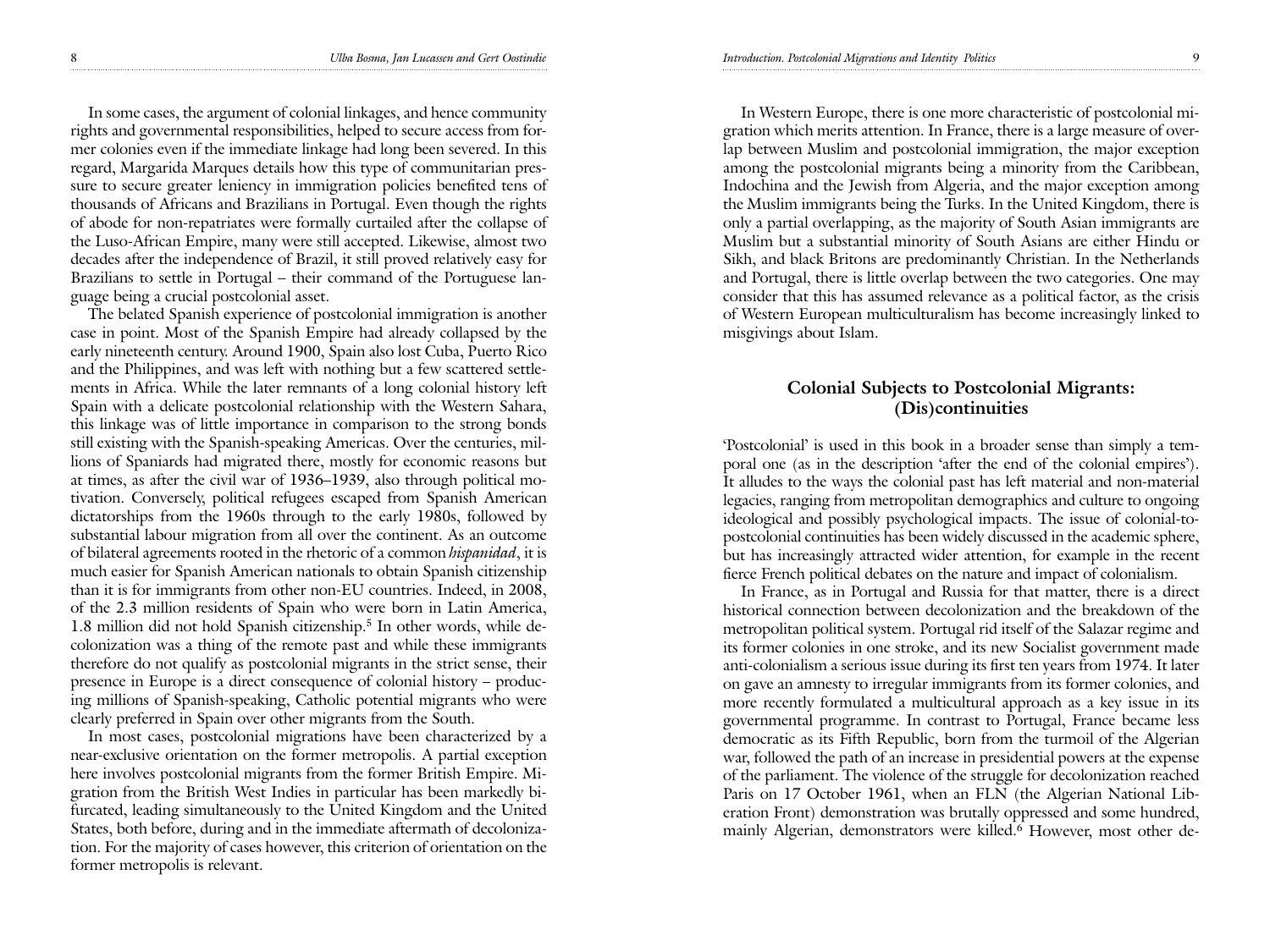colonizing nations managed to proceed with the process without letting it interfere as dramatically with domestic politics.

From a (post)colonial migrant's point of view, there may have been continuity between the experience of colonial traditions of labour recruitment and segregation and the concomitant socio-racial, apartheid-like structures 'back home', and the European policies regarding entrance and settlement of 'non-Western' immigrants and new practices of (re)defining (postcolonial) citizenship. In the metropolis, postcolonial immigrants often experienced a chilly reception and racial discrimination, just as the lesser numbers of colonial migrants had witnessed in the pre-war decades. The continuities were tangible and painful – yet did not stop new migrants from coming in.

It would be unwise therefore to underestimate the factor of metropolitan racism as one dimension of the continuity from the colonial to the postcolonial period. 'Race', of course, did not have the same significance in all colonial and postcolonial settings. Neither did racism. In the postwar period, overt racism did not disappear, but became unacceptable in official parlance, at least in the Western world. But other antagonisms surfaced. Since the 1990s, debates on immigration throughout Western Europe have tended to focus on the problems of Islam and the alleged refusal of Muslim immigrants to assimilate into metropolitan culture. As Shinder Thandi notes in his chapter on the United Kingdom, religion surpassed race as the mobilizing factor, which seems to follow the logic of oppositional identity politics on the part of the receiving society and the immigrants – on both sides, we may add. We might well ask what difference religion and race make in this respect, just as we should wonder about the colonial roots of contemporary stereotyping. It is not a foregone conclusion that (post)colonial boundaries have become less relevant.

Both the persistence of old antagonisms and the emergence of relatively new ones remind us of pessimistic claims that contemporary migrations are far more problematic than the pre-war migrations to Europe and the United States. This position defines contemporary immigration as basically problematic, suggesting that not only racial, cultural and in particular religious differences, but also transnationalism, the demands of a post-industrial labour market and the concomitant educational demands all work together to increase social inequality. As most non-Western immigrants will suffer from this, they will find their integration thwarted; the result will be exclusion, partly self-sought, or the segmented assimilation of new immigrants at best. This pessimistic perspective is often taken to apply to most postcolonial immigrants as well.

The contributions to this book strongly suggest, however, that the integration problems of most postcolonial immigrants were class based, or for some of them related to the illegal status of their residence in Europe. The later cohorts of postcolonial immigrants resemble in many respects the labour migrants of the nineteenth and early twentieth century, and their diachronic convergence towards the absorption and assimilation or integration of immigrants in all periods. Successful integration as measured by socioeconomic, educational and even political parameters, first and foremost needs time – roughly three generations. This more optimistic analysis also departs from a more flexible definition of the end result. 'Full integration' does not imply complete assimilation or acculturation to the receiving society's cultural conventions, and may well include continuing political as well as cultural transnationalism.7

Even if we accept the position of diachronic convergence, however, the collective pre-migration profiles of postcolonial migrants do matter to the integration process. There are a few hard and many more soft criteria and resultants, but there are three important ones which set postcolonial migrants apart from other non-elite migrants from the Global South. The first is the prior possession of, or relative ease of access to, full metropolitan citizenship rights. The second criterion is cultural and linguistic affinity; and the third one is the way in which migrant biographies are linked to diasporic experiences and the specific character of transnational bonds with their countries of origin. In this respect a distinction needs to be made between subaltern and dominant groups within the colonies, the latter being the classical 'colonials', who were invariably metropolitan citizens.

Exposure to metropolitan cultural influence differed considerably between and within the former colonies. Not all colonial regimes valued the transfer of metropolitan culture and language to the same degree. Even within one colonial empire there could be remarkable contrasts that would leave strong postcolonial legacies. For example in the former Dutch Caribbean, Suriname did eventually adopt Dutch over the local Creole *Sranantongo* as the national language, whereas in Curaçao the Creole *Papiamentu* retained its dominance over Dutch until today, seriously disadvantaging Antillean immigrants in the Netherlands. Throughout all colonial empires, exposure to and adoption of metropolitan culture and language were more prevalent in the higher echelons of society. In turn, the social hierarchy correlated almost by definition with levels of economic development and urbanization, and also with 'race', ethnicity and colour.

Exposure to metropolitan culture was thus unevenly distributed, but overall we may conclude that all postcolonial migrants had gone through a degree of pre-migration socialization which gave them a competitive edge over other, non-elite immigrants. This does not imply total cultural affinity. It should not be taken for granted that this exposure would result in enthusiastic adoption of all aspects of metropolitan culture. Nor, of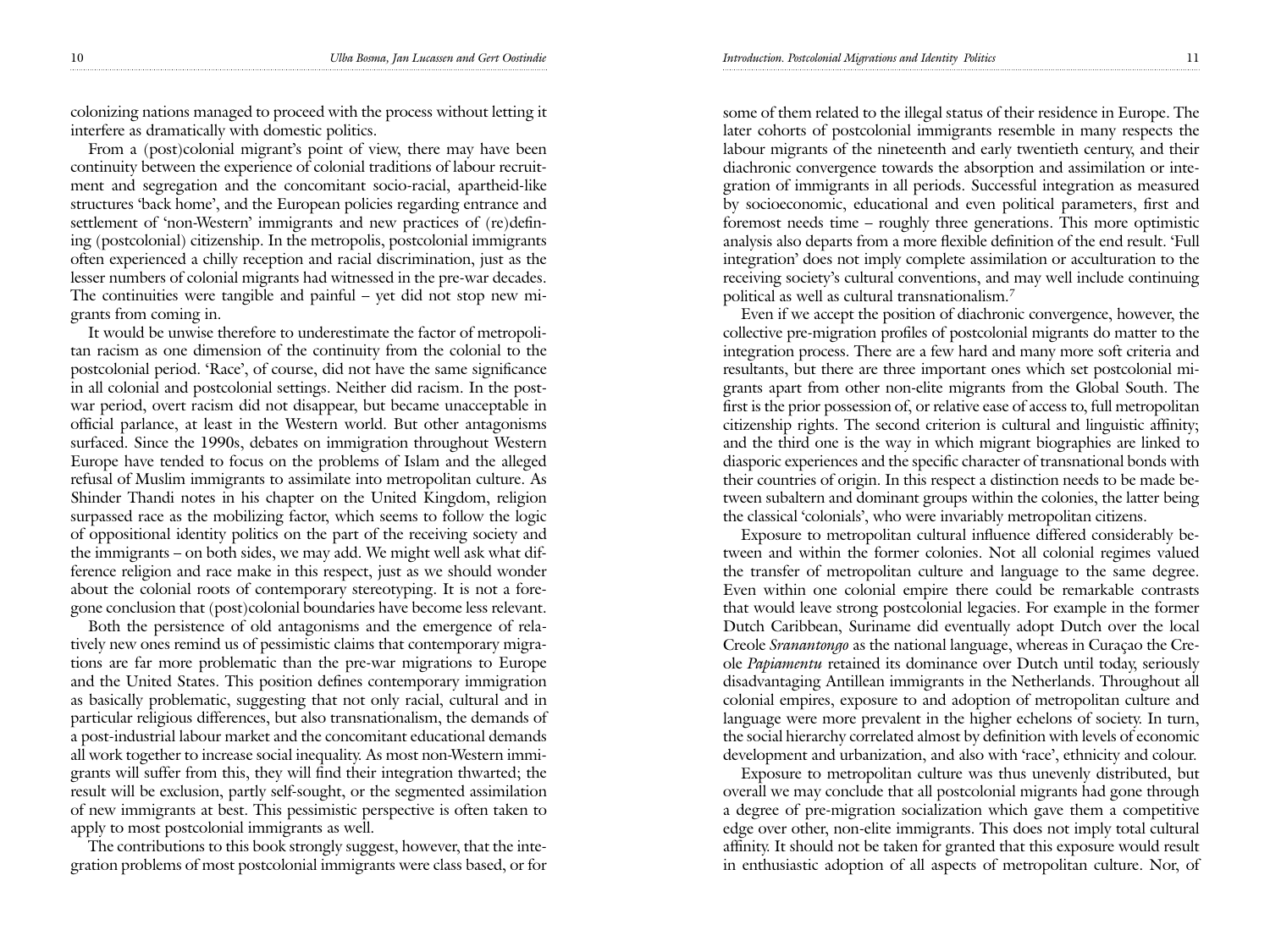course, should one expect a positive appreciation of the colonial period and its legacies. The metropolitan sojourn has often ended up producing precisely the opposite. Postcolonial identity politics centred not only on issues such as full civil rights, but equally on recognition of the questionable morals of colonialism and its (presumed) contemporary legacies.

First of all, there are the traumas of colonialism, slavery, indenture and race discrimination that burden the relations between postcolonial migrants and receiving societies. Moreover, in most cases there was the experience of a 'chilly reception' by metropolitan societies. Neither cultural affinity, shared citizenship nor, in the next generation, birth in the metropolitan country guaranteed a warm welcome after decolonization. The marginal position of the *harkis* in France – the local soldiers who fought alongside the French in the Algerian War – is a case in point. In other cases the returnees were somehow made responsible for national humiliation and defeat, as Nicole Cohen argues in the case of the six million Japanese *hikiagesha* (salvaged) who were repatriated from Korea, Manchuria and other Japanese colonial possessions after 1945. The reception given to Portuguese *retornados* and repatriated Dutch was less hostile, but was nonetheless often experienced as cold by the repatriates. It did not help that in the postcolonial metropolis, the burden of discredited colonialism was happily transferred to its repatriated local accomplices, now depicted as opportunistic exploiters coming to rely on their fatherland.

The history of postcolonial migration also suggests some sort of nexus between the colonial experience and the post-war adoption of multicultural policies. Over time most governments in Europe and the Americas did acknowledge the importance of participation of citizens from different national and cultural backgrounds to engage with one another about, in the favourable expression of Craig Calhoun, 'the social arrangements which hold them together'.<sup>8</sup> No doubt, the increasing receptivity towards diversity as part of a fundamental human rights discourse has been pivotal in creating space for the articulation of differences in Europe, as it has in the United States and Canada. But it seems that the adoption of models of multiculturalism by the Canadian and British governments – and perhaps also in the Netherlands and Australia – was also grounded in colonial experiences of managing diversity.<sup>9</sup> Of course this openness to some sort of multiculturalism, however moderate, did not arise spontaneously, but rather in response to the identity politics of postcolonial migrants. Either way, the connections between colonialism, postcolonial migration and the rise of multiculturalism in these countries seems evident.

Postcolonial migrants have continued to engage in diasporic and transnational linkages, maintaining close contacts with and sending money to families or communities in their country of origin. At the same time,

there has been a constant exchange of non-material goods – cultural, religious and political ideas. The question is whether this sets postcolonial migrants apart from other migrants. The concept of diaspora in postcolonial migrations has become topical since Hugh Tinker's *The Banyan Tree*, and later on in the works of Steven Vertovec, Robin Cohen and others.10 Transnationalism is nothing new, even though transnational networks have become increasingly dense as a result of modern means of transport and communication. There is some debate as to whether the concept applies in an imperial context, in which case transnationalism may be seen as an early constitutive force in building postcolonial identities. Perhaps the concept of diaspora has been stretched to its limits or beyond, but certainly for postcolonial migrants the concept of dispersion and the paradox of temporal, physical and mental distance, and at the same time cultural affinity, does apply – as in concepts such as the Black Atlantic, or in affinities with 'Hindustan' or more down-to-earth in the Bollywood craze.

We may wonder in particular whether postcolonial migration has produced a specific kind of political transnationalism. Again, the evidence is inconclusive. There have been many instances of postcolonial immigrants in the metropolis struggling for political change in their country of origin, as with Algerians in France, Moluccans in the Netherlands and Latin American political exiles. The arguments deployed were invariably based upon the assertion that metropolitan government could not simply turn away from the legacies of empire. On the other hand, there is little indication that the governments of the countries of origin, former colonies, have been systematically involved in postcolonial migrants' associations. This seems to contrast with the practices of the Turkish and Moroccan governments, as well as with Arab governments and agencies supporting the cause of Islam in Europe. We may tentatively state that the political transnationalism of the former colonies is less pronounced than that of the sending nations of labour migrants.

### **The Core Countries of European Postcolonial Migration**

Having delineated certain contours, we may now ask ourselves where specific European states fit in, and which other countries may provide additional comparative insight. We may begin with the Netherlands; perhaps the easiest case and one which indeed inspired us in the first place to think of postcolonial migrations as a category analytically separate from other migrant groups. There were basically three successive waves of substantial migrations to the metropolis. The first round, from 1945 through to the early 1960s, was directly connected to the process of the decolonization of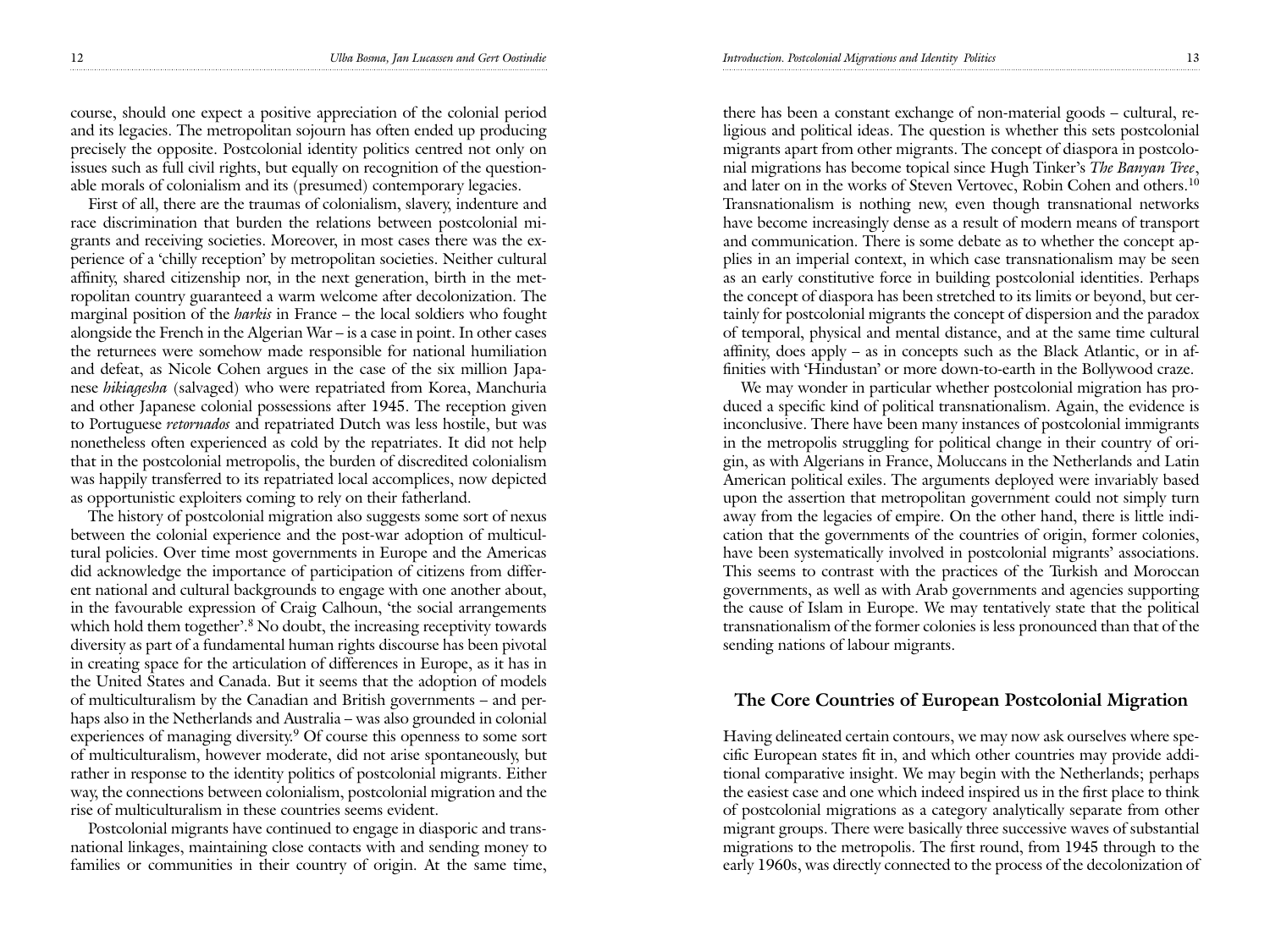Indonesia and involved selected groups linked to the demise of the colonial regime. The second round, in the 1970s, involved the mass migration of a cross-section of the Surinamese population, preferring the metropolis over an independent republic. In the last and ongoing round that began in the 1980s, citizens of the still non-sovereign Dutch Caribbean islands have exercised their right of abode by settling in the metropolis, permanently or temporarily. These postcolonial migrations had little overlap with two other categories, namely labour migrants recruited mainly in the southern Mediterranean region, followed by family reunion, and political and economic refugees from Asia and Africa.

Portugal presents a similar case. Just like the Netherlands and with more justification, Portugal thought of itself as an emigration country up to the 1960s. In addition to the ten million Portuguese living in Portugal itself, there were another five million Portuguese living in diaspora, as Margarida Marques notes in her contribution. This changed after the rather sudden fall of its dictatorship and the subsequent transfer of sovereignty to Angola and Mozambique in the mid-1970s. Within a few years, Portugal had received 580,000 *retornados*, of whom 60 per cent had been born in Portugal.<sup>11</sup> At least 100,000 of them left for another destination, and in this respect there is also a strong similarity to those repatriated from Indonesia, of whom one-sixth left for the United States, Australia and other destinations. Even if those repatriated were relatively privileged, they still had problems in adapting to metropolitan society.

The cases of the other two countries experiencing mass migration from the former colonies are more complicated. France recruited foreign labour from the late nineteenth century until the 1970s, mainly from Italy and Poland. This policy was only reinforced by successive waves of (post)colonial labour migrations. Though in the pre-war years hundreds of thousands of labour migrants from French overseas territories were already working in France, the first mass migration dates from the early 1960s and involved one million *pieds noirs* (including 130,000 Algerian Jews who had received French citizenship in 1870), French settlers departing from Algeria after its bloody war for independence, and about 140,000 *harkis* (colonial soldiers) and other 'indigenous' Algerians. In the same decade, the state started concerted programmes for labour recruitment in the non-sovereign French Caribbean departments, following earlier waves of labour migration from North Africa. Perhaps the immigration of substantial numbers of political refugees from former French Indochina also qualifies as 'postcolonial' in the sense we use it  $-$  albeit there was a time-lapse of some two decades between the departure of the French and the start of this migration. Much of the immigration into France over the

past three decades has still been from former French colonies, primarily in Africa.12

The British case has several similarities to the French one. The United Kingdom has a long tradition of immigration, only partially connected to its overseas empire. The links between the collapse of empire and migration are ambiguous. The post-war decolonization of British India in the late 1940s coincided with the beginnings of migration, but this only gained momentum long after. The same applies to other former British colonies in Asia and Africa. In contrast, migration from the British West Indies starting in the 1960s largely preceded the transfer of sovereignty. It is a moot point therefore how we should define 'postcolonial migrants' to the United Kingdom, and to what extent it remains useful to speak of postcolonial identity politics and metropolitan receptivity to claims linking the colonial history to migrants' concerns. But certainly in the work of British postcolonial scholars such as Stuart Hall and Paul Gilroy, who have been of crucial relevance to the development of postcolonial studies, 'postcolonial' is defined in very broad terms, going far beyond British imperial history and its aftermath.<sup>13</sup> This difference between French and British postcolonial consciousness is not coincidental, but hinges on the fact that the United Kingdom has become part of a wider Western postcolonial world shaped by its own former settler colonies and dominions – the United States, Canada and Australia. These three countries play quite an important role in the debates on postcolonialism and multiculturalism. We will return to this point at the end of our introduction.

#### **Other 'Postcolonial' States**

There is a second group of former European colonial powers which *prima facie* have less to do with the issue of postcolonial migrants. The Spanish Empire had virtually collapsed by 1900, Germany ceded its short-lived African colonies at the end of the First World War, and Denmark sold its tiny Caribbean islands to America in 1917. Migration from these various former colonies was insignificant in all but the Spanish case, and bears no immediate relation to the process of decolonization. The picture becomes more complicated in the cases of the post-war decolonization of the African possessions of Italy and Belgium. Italy was forced to leave its shortlived East African colonies in 1941 and its possessions in the Balkans in 1943/44, while Belgium consented to the transfer of sovereignty to the Congo in 1960. Italy received about 600,000 immigrants from North Africa, but these came both from its own and the French colonial territories.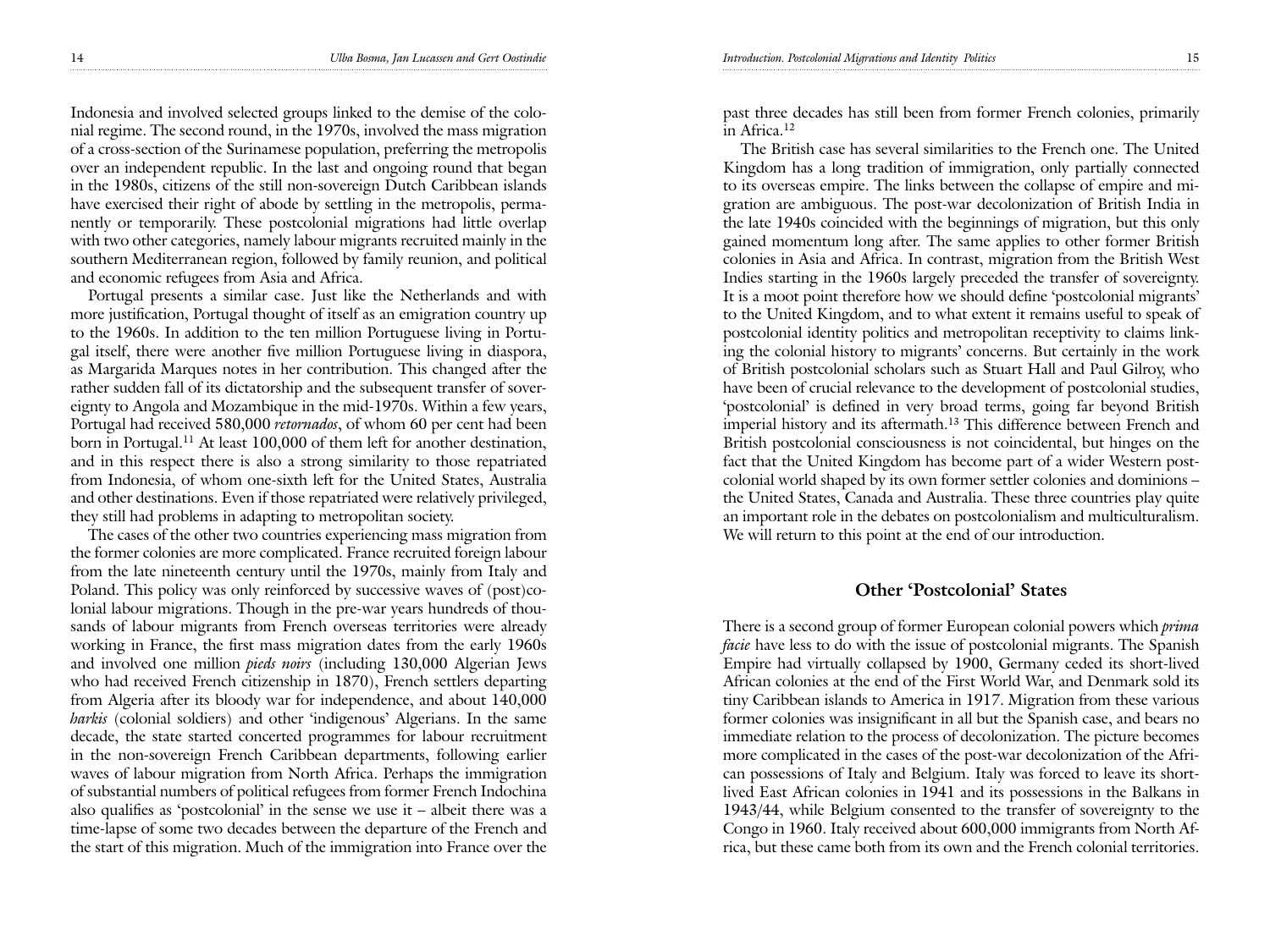16 *Ulba Bosma, Jan Lucassen and Gert Oostindie Introduction. Postcolonial Migrations and Identity Politics* 17

Belgium received some 120,000 immigrants from the Congo after 1960, the great majority of these being Belgian repatriates.

Germany and Denmark did not experience any significant immigration from their former overseas colonies, and while postcolonial migrations from Africa to Spain, Belgium, and Italy were of some consequence, they have not attracted much scholarly attention. It is debatable whether, in these five countries, colonial reminiscences play a role in attitudes towards migration at large.<sup>14</sup>

This second group of European countries presents the possibility of an alternative take on the way metropolitan states deal with their colonial past. The question becomes how and when these states, in the virtual absence of postcolonial immigrations (Denmark, Germany) or with much smaller numbers (Spain, Belgium, Italy) and hence less exposed to postcolonial identity politics, have reflected upon their colonial history, if at all. Answering this question, we suppose, may also help us to better understand the British, French, Dutch and Portuguese 'memory wars' – including the counterfactual question: how would colonialism resonate had there not been massive postcolonial migrations? An obvious case in point is the way Atlantic slavery is actively commemorated in the three European countries with a sizable Caribbean population, namely France, the United Kingdom and the Netherlands, but is all but ignored in Portugal, Spain and Denmark.15

In a discussion of migrations linked to the decolonization histories of European powers, Russia seems an odd case, both because the country is not always thought of as truly European and because of the conventional but never tested idea about European colonialism implying expansionism crossing salt water. Yet the Russian case certainly provides intriguing insights. Upon the collapse of the Soviet Union – a decolonization of sorts – about twenty-five million ethnic Russians found themselves politically and culturally displaced. At least three million ethnic Russians living in one or other of the former Soviet Republics either chose to return to Russia, or were forced to do so. The rights of these 'expatriate' Russians are still part of Russian power geopolitics.16

However, there is an additional field for comparison, which is spelled out by Blakeley in his pioneering contribution. This may not yet cover as much ground as most of the other chapters, but provides us with some remarkable new comparative insights. Just like countries such as Portugal and France, which have their *retornados* or *pieds noirs* on the one hand and the (North) African (labour) immigrants on the other, there is a clear demarcation line in Russian postcolonial migration between Slavic and non-Slavic migrants. The Slavic postcolonial migrants to the Russian Federation came overwhelmingly from the (poorer) Asian and Central

Asian parts of the former Soviet Union. Many of them had belonged to the elites of the non-Russian republics. In contrast, the millions of non-Slavic migrants had provided labour in the realm of the former Soviet Union for half a century, but were subsequently no longer able to obtain work permits. Currently 3.5 million Azeris, Armenians and Georgians are living in the Russian Federation, mainly around Moscow. A substantial proportion, possibly a good majority, does not have a regular status. Their marginalized position in the former metropolis reminds us of the status of sub-Saharan Africans in Portugal and France – though it seems that Russian hostility towards these living remnants of empire is exceptional by any standards.

Similar examples of implosion of empire followed by migration ('repatriation') from the lost territories to the nuclear state are provided by the Ottoman and German empires. The implosion of the Ottoman Empire stretched over 150 years from the lost sea battle of Çesme in 1770 to the peace treaties of Sèvres in 1920 and Lausanne in 1923. Step by step it lost Southern Russia with the Crimea (1783), Egypt (1811), Serbia (1815), Greece (1829), Algeria (1830), Romania, Montenegro, Bosnia-Herzegovina and Cyprus (all 1878), Tunisia (1881), Crete (1900), Libya (1912), Albania (1913) and the rest of the Arabian provinces at the end of the First World War. Acts of ethnic cleansing were endemic throughout this process. As a consequence, refugees and those loyal to, or dependent on, the empire took refuge in the shrinking motherland which increasingly lost its multi-ethnic and multi-religious character.<sup>17</sup> Ataturk reworked the demographic history of the implosion into the ideal of a purely Turkish nation. In total, many millions of Turks (or, more precisely, Muslim immigrants, including some from the Caucasus) were involved in this 'repatriation' – sometimes more than once in a lifetime – the last stage of which may have been the immigration of seven hundred thousand Turks from Bulgaria between 1940 and 1990. Most of these immigrants settled in urban north-western Anatolia. Today between a third and a quarter of the Republic's population are descendants of these Muslim immigrants, known as *Muhacir* or *Göçmen*. 18

The German Empire was not dismembered piecemeal but shrunk with two enormous blows: after the First World War it had to cede – apart from its overseas colonies – major border regions with Poland, Denmark and France; and after the Second World War, apart from its conquests since 1939, more border regions with Poland. Both events triggered massive streams of refugees to Germany. Other immigrants of German stock joined in. Their grandparents and other forefathers had settled in Eastern and South-Eastern Europe in the preceding centuries, as a rule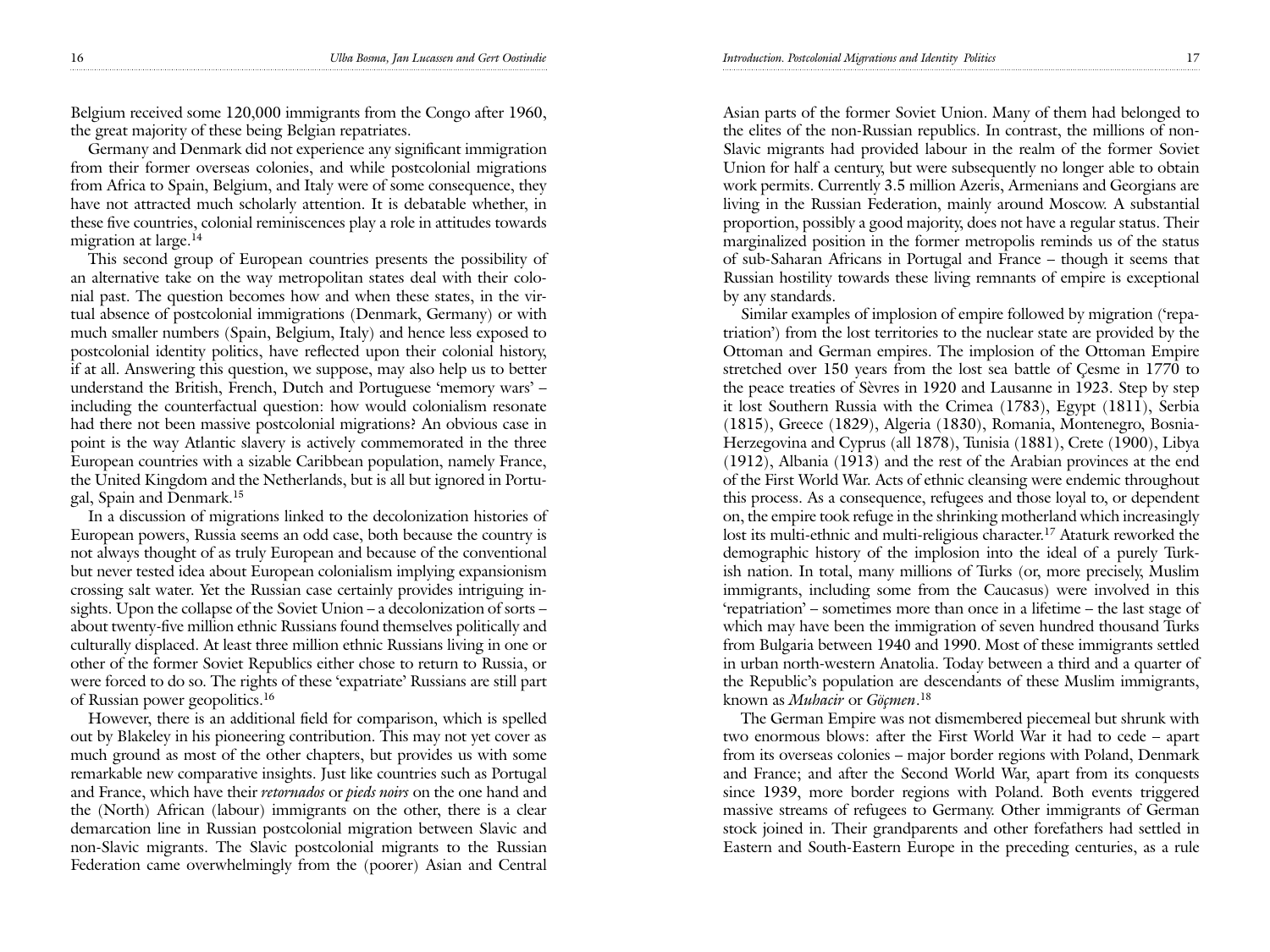at the invitation of the Russian and Austro-Hungarian Empires, not in the least to populate territories newly conquered from the Turks. After the First World War about one million refugees were registered, 850,000 from the territories ceded to Poland, 150,000 from Alsace-Lorraine, and a mere 16,000 from the tropical colonies.19 After the Second World War the numbers were even more impressive. In 1950 the Federal Republic of Germany in the West counted 7.9 million refugees and the German Democratic Republic 1.4 million. But this was not all: whereas in 1950, 16.5 per cent of the West German population consisted of refugees, five years later this proportion was 17.5 percent.<sup>20</sup> These groups were strongly organized and constituted an important part of the electorate. Because of a clause in the German Constitution closely related to the emerging Cold War, any person who could claim German descent was entitled to enter the Federal Republic.21 This resulted in the immigration of 1.36 million *Aussiedler* between 1950 and 1987 and another 3 million between 1988 and 2004, of which the vast majority were from the Soviet Union. The total number of 'German' immigrants after the Second World War amounted to some 14 million.22

For comparative purposes, it is useful once more to look beyond Europe. With regard to openness to multiculturalism, the United States and Japan are on two extremes of the scale. The American academia has played a dominant role in debates on multiculturalism and postcolonialism worldwide. The relative American openness may partly be explained by the fact that, in contrast to European countries, the United States has thought of itself as the quintessential immigrants' nation, as well as by its growing unease with its own record of dealing with the now small Native American population, and the considerable African-American population. The United States moreover has attracted massive immigration from Latin America, a continent with a long experience of informal American imperialism.

The aftermath of Japan's colonization of parts of continental East Asia, and particularly the post-war repatriation of millions of Japanese, presents an altogether different story. There has been little debate on colonialism within Japan, and it has completely discarded the multicultural rhetoric that was part of its pan-Asian expansionist history. The postcolonial migrants or *hikiagesha* may well present their multicultural past as a positive extra dimension against a homogeneous Japanese culture – the parallels with the ways in which the *pieds noirs* in France and the *Indische Nederlanders* in the Netherlands present their colonial pasts as multicultural are clear. But as Nicole Cohen remarks, there is precious little mainstream appreciation in Japan of postcolonial identity politics, and the postcolonial immigrant population seems to have virtually no political power.

# **Multiculturalism and Identity Politics**

From the above we can only conclude that that there is not an unambiguous historical connection between postcolonial migration, degrees of multiculturalism, and hence openness to identity politics. The different histories of the receiving states, as well as the heterogeneity of the various groups of postcolonial migrants, do not enable us to identify such a connection easily.

With this caveat in mind, we may now turn to the question of whether preceding colonial histories determined or at least strongly influenced the formulation of integration policies by postcolonial states. How did these prior experiences impinge upon their receptivity or their rejection of 'identity politics' and the development of multiculturalism? In general, we suggest that postcolonial states with pre-colonial native minorities plus long histories of European immigration – for example the United States and Canada, but also Australia and possibly New Zealand – are among the most committed to multiculturalism. On the other end of the continuum, there are a number of states with a long and often violent history of linguistic, cultural, religious and ethnic diversity – Russia and Turkey, but also Austria, heir of a former double monarchy – where the concept of multiculturalism (consequently) has made hardly any impact at all.

In Europe, the United Kingdom pioneered multicultural policies, in a context in which vociferous community leaders and intellectuals of postcolonial backgrounds had acquired substantial political influence. A decade or so later, the Netherlands came to adopt a more moderate model of multiculturalism, again stimulated by postcolonial demands. France hesitated between the anti-communitarian republican traditions and the immigrant demands, which in the French case almost equated to the demands of postcolonial migrants. Over the past two decades, more room has been allowed for *diversité*, but even so, support for multiculturalism has remained relatively low – the more so as republican ideals are associated with *laïcité* whereas multiculturalism is often associated with extreme communitarian demands, particularly those made by radical Islamists.

Meanwhile, over recent decades, Belgium, Germany and Portugal have all taken some steps in the direction of multiculturalism – some steps forward, some backwards, as has been the case all over Western Europe, but with the years post-2000 clearly featuring a return to more nationalist approaches to identity issues. Portugal is a remarkable case, a nation that like its giant heir Brazil has acknowledged its mixed diasporic character. At the same time, the ideology of Lusophony has less to offer to its subaltern postcolonial immigrants from Africa and equally has trouble in accepting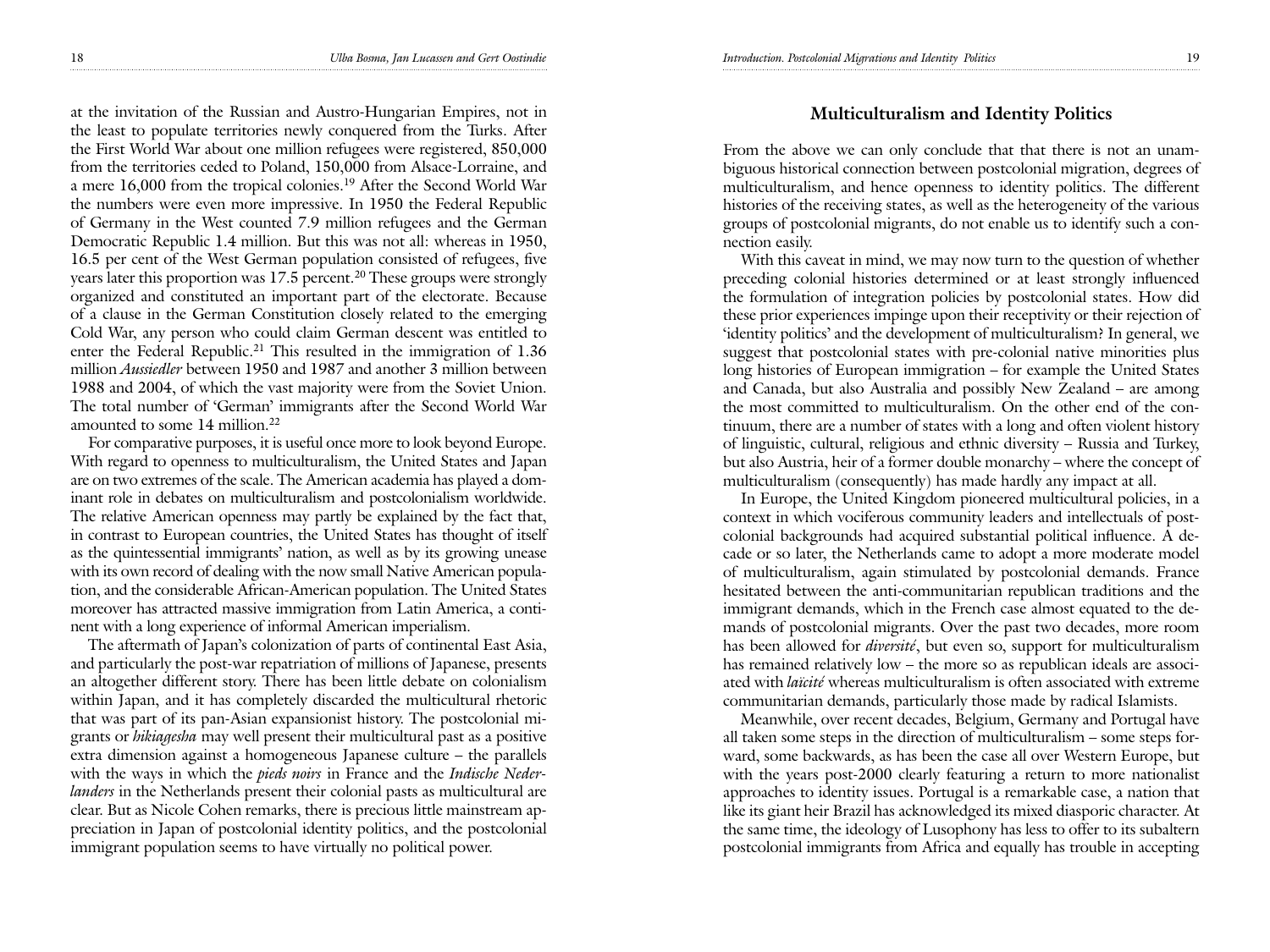that along the way the Portuguese language and culture have been thoroughly creolized, with Brazil rather than Portugal now leading the way. Multiculturalism therefore has become a politically contested, progressive alternative to the imperial ideology of Lusophony.

It is necessary to disentangle an evident nexus linking a colonial past and the degree of postcolonial immigration to multiculturalism and hence receptivity to the claims of minorities, in this case postcolonial identity politics. It may help if we broaden our definition from 'postcolonial' to 'post-imperial', which makes it easier to incorporate the post-war experiences of Germany and Russia. There seems to be a remarkable inverse relation between the importance of post-empire immigration and the political choice in favour of or against multiculturalism, as Table I.2 below illustrates. In fact, the higher the demographic impact of post-empire migration, the lower the adherence to multiculturalism. Demography is of course not the only factor impinging upon the ideology and practice of multiculturalism. Multiculturalism works strongly in the U.K. and its former settled colonies, and has captured more progressive political forces in continental Europe in particular. In South European countries it is clearly a countervailing force against the dominant concepts of national identity.

**Table I.2.** *Comparing the ranking of countries in terms of post-imperial migration with susceptibility to multiculturalism*

| Multiculturalism > Low |                                  |                  | Moderate-Low Moderate-High High |                            |
|------------------------|----------------------------------|------------------|---------------------------------|----------------------------|
| Post-imperial          |                                  |                  |                                 |                            |
| Immigration $\vee$     |                                  |                  |                                 |                            |
| High $[4.9 +]$         | Germany Japan Portugal<br>Turkey |                  |                                 |                            |
| Medium $[3.6 - 4.2]$   | Russia                           | France           | <b>Netherlands</b>              | U.K.                       |
| Low $[0.4-1.8]$        | Italy                            | Belgium<br>Spain | Denmark                         | U.S.A.<br>Australia Canada |

*\*Percentages from Table I.1*

Further, if we compare with recent total immigration, we do not find a positive correlation. France and the U.K. are equally important as immigration countries, but have very different positions regarding multiculturalism. Both Germany and the typical English-speaking former settler colonies (United States, Canada and Australia) are countries with high levels of overall immigration, but clearly Germany is not very susceptible to multiculturalism in contrast to white settler colonies (See Table I.3). One striking commonality, however, in the group of European countries housing substantial numbers of both postcolonial and other migrants (France, Germany and the Netherlands) seems to be their hesitance to

adopt, if not downright reject, multiculturalism. Perhaps this reflects the fact that the early generation of postcolonial migrants (*pieds noirs*, *Volksdeutsche* and *Indische Netherlanders*) all chose a path of assimilation and indeed ended up being smoothly integrated, thus setting a normative model which other migrants were not able or perhaps willing to emulate.

**Table I.3.** *Comparing the ranking of countries in terms of non-postcolonial ('other') immigration in general with their susceptibility to multiculturalism*

| Multiculturalism > Low<br>Other Immigration $\vee$ |                           |                   | Moderate–Low Moderate–High High |                                 |
|----------------------------------------------------|---------------------------|-------------------|---------------------------------|---------------------------------|
| High                                               | Germany                   | Belgium<br>France | <b>Netherlands</b>              | U.S.A.<br>Canada Aus-<br>tralia |
| Middle                                             | Italy                     | Spain             | Denmark                         | U.K.                            |
| Low                                                | Turkey<br>Russia<br>Japan | Portugal          |                                 |                                 |

From this perspective it seems only natural that high post-imperial immigration in Japan did not produce any inclination towards inclusionary politics and national self-criticism, simply because of the absence of any other types of immigration. In contrast to that, it is striking that three of the four European countries in the moderate to high postcolonial immigration category – France, the Netherlands and the United Kingdom – have recently acknowledged the significance of colonialism in their national histories, increasingly allowing for a fair degree of self-criticism. The reason why Portugal has lagged behind in this respect may be that its share of postcolonial migration consisted mainly of repatriates, usually a more conservative community – as were the *pieds noirs* and *Indische Nederlanders*. Germany, finally, was mainly welcoming lost compatriots whose reintegration could well be accomplished without broadening definitions of the German nation. And here, we find striking similarities with the imploding former Ottoman and Russian empires.

As we proceed into the twenty-first century, we may well wonder about the continuing relevance of categorizations exploring the links between types of migrants and openness to multiculturalism. Throughout continental Europe, but also in the United Kingdom, Australia and Canada, we observe a tendency towards narrowing definitions of the nation and hence away from a high level of multiculturalism. At the same time, there is broad agreement that immigrant communities have come to stay and that their integration is a top priority. There are heated debates, sometimes attacks on 'foreigners' and particularly Muslims, but there is no silencing of dissident voices, and a broad acceptance of postcolonial voices. In